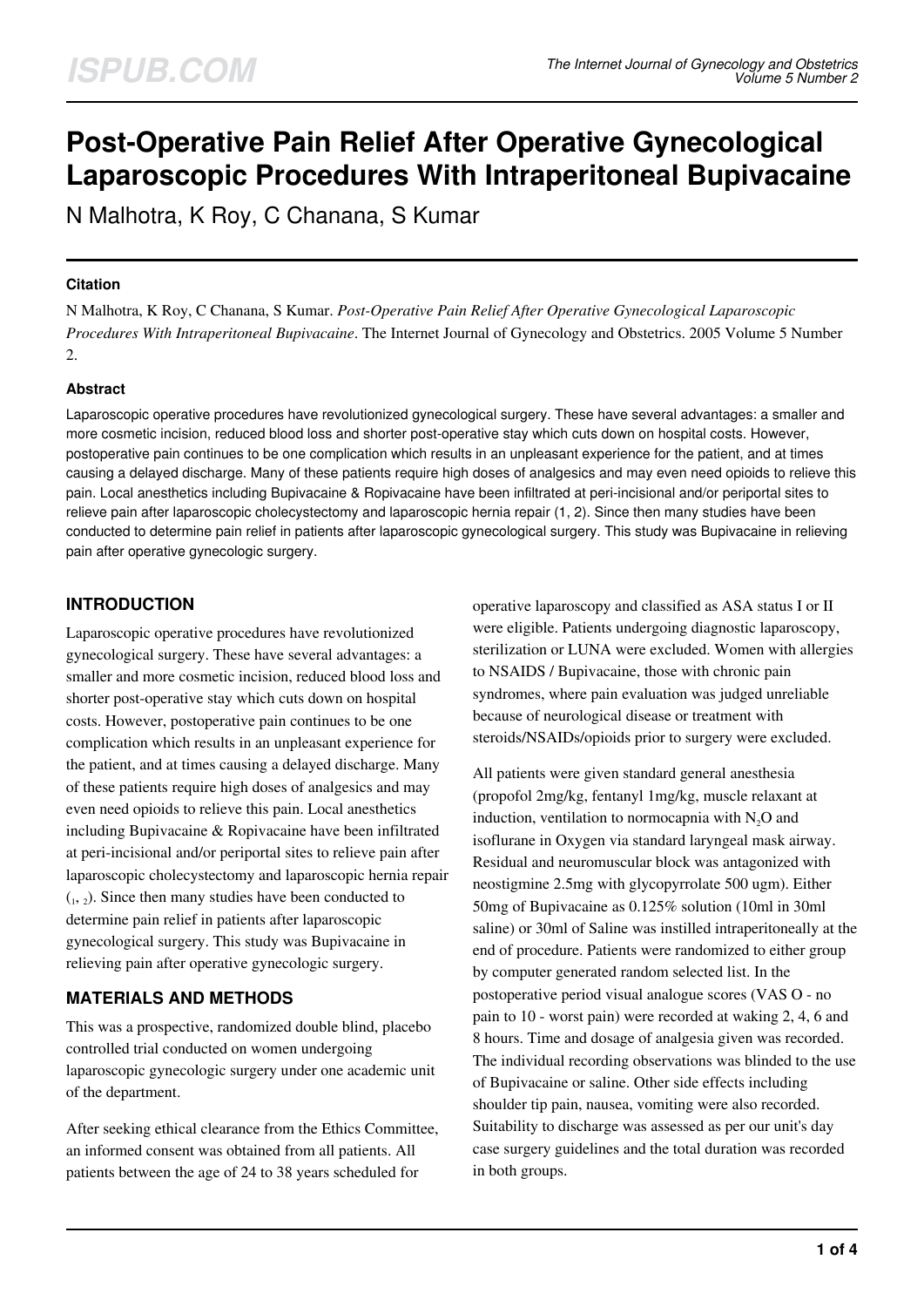# **ANALYSIS OF RESULTS**

Descriptive statistics i.e. mean, median, range and distribution with their percentage were described for the variable included in the study. To see significant difference for pain scores (VAS) between both groups of each point Wilcoxan Rankson test (Mann-Whitney U test) was applied. To see proportion of analgesic use and duration of hospital stay between the two groups, Chi-square test and student's test were used. A p value of 0.05 has been considered as level of statistical significance. Strata 8.0 statistical package was used for analysis.

# **RESULTS**

The demographic profile of patients in both groups is described in Table 1.

# **Figure 1**

Table 1: Demographic data of patients in two groups

|             | Group A (Bupivacaine) | Group B (Saline) |
|-------------|-----------------------|------------------|
| Age (years) | 31.1(5.6)             | 32.8(7.1)        |
| Weight (kg) | 63.4(9.5)             | 64.7 (10.9)      |

Both group of patients were comparable in the operative procedures performed (Table 2).

# **Figure 2**

Table 2: Operative procedures of the patients in two groups

| Procedure                                                | Group<br>A(Bupivacaine) | Group B(Saline) |
|----------------------------------------------------------|-------------------------|-----------------|
| Ovarian drilling                                         | 4                       | 3               |
| Adhesiolysis                                             | 10                      |                 |
| Ovarian Cystectomy                                       | 3                       | 3               |
| Ovariotomy                                               |                         |                 |
| Ovarian/cyst aspiration + fulguration of<br>endometrioma | 4                       |                 |
| Salpingectomy                                            |                         | 4               |
| Fulgration of endometriosis                              |                         | 8               |

VAS (pain scores) were significantly less at 2 and 4 hours in women who received bupivacaine in comparison to those who received saline. However VAS was not different at 6 and 8 hrs after surgery (Table 3)

# **Figure 3**

Table 3: VAS (Pain Scores) at 2, 4, 6 and 8 hours

|               |              | Mean VAS     |              |              |
|---------------|--------------|--------------|--------------|--------------|
|               | 2 hr (range) | 4 hr (range) | 6 hr (range) | 8 hr (range) |
| Group A       |              |              |              |              |
| (Bupivacaine) | $2(0-6)$     | $2(0-5)$     | $3(0-6)$     | $4(0-7)$     |
| Group B       |              |              |              |              |
| (saline)      | $6(3-9)$     | $4(3-8)$     | $3(1-6)$     | $5(1-7)$     |
| P value       | < 0.0001     | < 0.0001     | 0.63         | 0.71         |

The side effects including nausea, vomiting, shoulder tip, observed were comparable in both groups. However, analgesic requirement was significantly lesser in women receiving bupivacaine (Table 4). The mean hospital stay was similar in both groups.

#### **Figure 4**

Table 4: Side effects, analgesia requirement and hospital stay

|                       | Group<br>A(Bupivacaine) | Group B(Saline) | P Value   |
|-----------------------|-------------------------|-----------------|-----------|
| Nausea                | 5                       | 5               | NS        |
| Vomiting              | $\sim$                  |                 | <b>NS</b> |
| Shoulder tip pain     | $\sim$                  | 2               | <b>NS</b> |
| Need for<br>analgesia | 4                       | 17              | 0.006     |
| Hospital stay         | $11.4 + 11.5$           | $10.7 + 9.6$    | <b>NS</b> |

# **DISCUSSION**

Postoperative pain is the main factor delaying discharge of patients undergoing day-care procedures including laparoscopy and hence adding to hospital cost. When searching for an optimum regime of pain relief in the postoperative period many analgesics have been investigated. Of these, local anesthetic (LA) agents offer theoretical and practical advantages for day case surgery. Depending on the route of administration, LA can have an analgesic effect lasting few hours. They have minimal sedative effects that can expedite the discharge of the patient. Local agents can have an opioid sparing effects thus reducing the nausea and vomiting commonly encountered after general anaethesia (GA). In this way they may enable the patient to reach the criteria for early discharge from hospital.

The use of local anesthetics directly instilled into the peritoneal cavity in l laparoscopic hernia repair procedures and after cholecystectomy has been shown to reduce pain in the postoperative period.  $_{1,2,3}$ ) Chundrigar et al  $_{1}$ ) report a decrease of postoperative pain 1-2 hours after laparoscopic cholecystectomy if 0.25% bupivacaine was used. However, analgesic consumption over  $1<sup>st</sup>$  24 hour was same in control study. Similar effects were noted by others after laparoscopic cholecystectomy with bupivacaine in different doses.  $\binom{1}{2}$ 

In gynecology, decreased postoperative pain scores after local anesthetic administration have been reported in several studies  $(4, 5, 6, 7)$ . However, the mode of administration lacks standardization e.g. infiltration on trajectory of trocars, infiltration of tubes or peritoneal instillation. Narchi et al  $\left( _{4}\right)$ showed that intraperitoneal instillation of 100 mg bupivacaine did not cause toxicity. This technique is safe and with good pain relief in initial few hours. Goldstein et al (5 ) compared 100mg bupivacaine, 150mg Ropivacaine with saline as placebo. Pain score and analgesic requirement were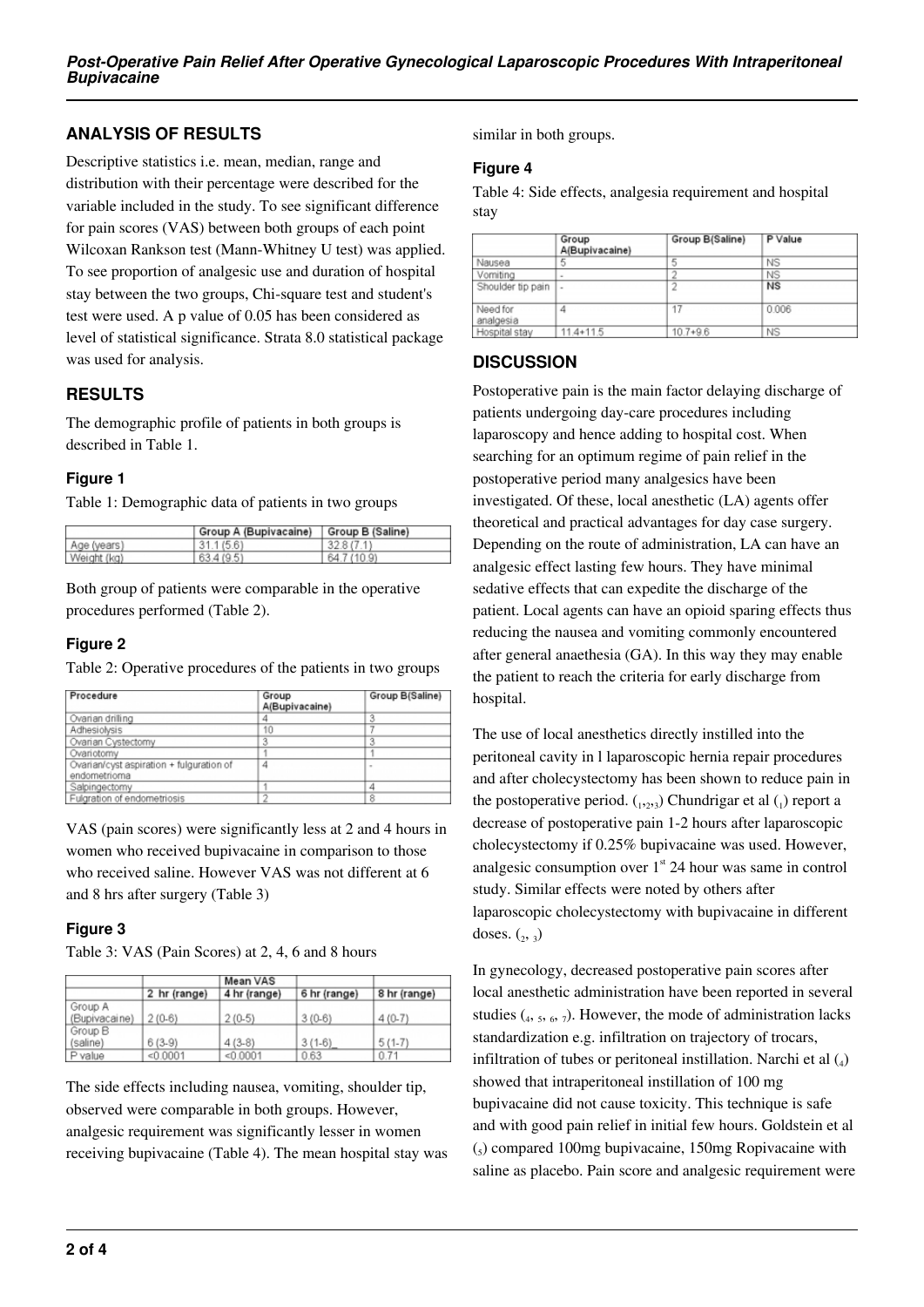lesser with Ropivacaine as compared to Bupivacaine. Most studies also demonstrate that the effect of bupivacaine is short lasting (up to 6 hours). This was the observation in our study also. This is explainable on the pharmacokinetics of the drug. Recent studies including those by Ozer et al  $\binom{7}{7}$  also highlight the same.

However, the results of some studies have been conflicting as some researchers have found no pain benefit of instilling local anaesthetics into the peritoneal cavity.  $(s, 9)$ 

In conclusion intraperitoneal Bupivacaine may be a good option to relieve immediate postoperative pain, reducing analgesic doses in women after laparoscopic surgery. A systemic instillation is likely to be cost-effective because it decreases resource utilization on ward for treatment of postoperative pain and emesis. Also it is free of side effects like gastritis due to NSAIDs and fear of drug dependence as in morphine derivatives.

# **CORRESPONDENCE TO**

Dr. Charu Chanana 91, Pocket B, Sukhdev Vihar, New Delhi, India Ph-9810482629 e-mail charuchanana@rediffmail.com

### **References**

1. Chundrigar T. Hadges AR, Morris R, Samatakis JD.

Intraperitoneal bupivacaine for effective pain relief after laparoscopic cholecystectomy. Ann Roy Coll Surg Engl 1993; 75 : 437-39.

2. Scheinin B, Kellokumpu I, Lindgren L, Haglud C, Rosenberg PK. Effects of intraperitoneal Bupivacaine on pain relief after laparoscopic cholecystectomy. Acta Anaesthesiologica Scandinavica 1995;39:195-8

3. Jiranantarat V, Rushatamukayanent W,Lertakyamanee N, Sirijeavanai R,Piromat I,Suwannanoda P et al. Analgesic effect of intraperitoneal instillation of Bupivacaine for postoperative laparoscopic cholecystectomy. J Med Thai Assoc 2002;85 (Suppl.3) :S897-903

4. Narchi P, Benhamou D, Fermamdez H. Intraperitoneal local anaesthesia for shulder pain after day case laparoscopy. Lancet 1991; 338 : 1569-70.

5. Goldstein A, Patrick G, Henique a, Keller M, Fortin A, Dorai E. Preventing postoperative pain by local anaesthetic instillation after gynecologic surgery. A placebo controlled comparison of bupivacaine and ropivacaine. Anaesth Analg  $2000; 91 : 403-7.$ 

6. Ceyhar T, Tekosoz E, Gungor S, Goktolg U, Pabuccu R. Effect of bupivacaine after operative gynaecological procedures. J Min Invasive Gynecol 2005; 12(4) : 326-9. 7. Ozer Y, Tanriverdi HA, Ozkocak I, Attunkaya H, Demirel CB, Bayan U, Barut A. Evaluation of local anaetetic regimen using subphernic catheter after gynaecologic laparoscopy. Eur J Anaesthesiol 2005; 22(6) : 442-6.

8. Shaw IC. Stevens J, Krishnamurthy S. The influence of intraperitoneal bupivacaine on pain following major laparscopic gynaecological procedures. Anaesthesia 2001; 56 : 1041-44.

9. Keita H, Benifla JL, LeBouar V, Porcher R, Wachowska B, Bedairia K, Mantz J, Desmont JM. Prophylactic intraperitoneal injection of bupivacaine and or morphine does improve postoperative analgesia after laparscopic gynaecological surgery.